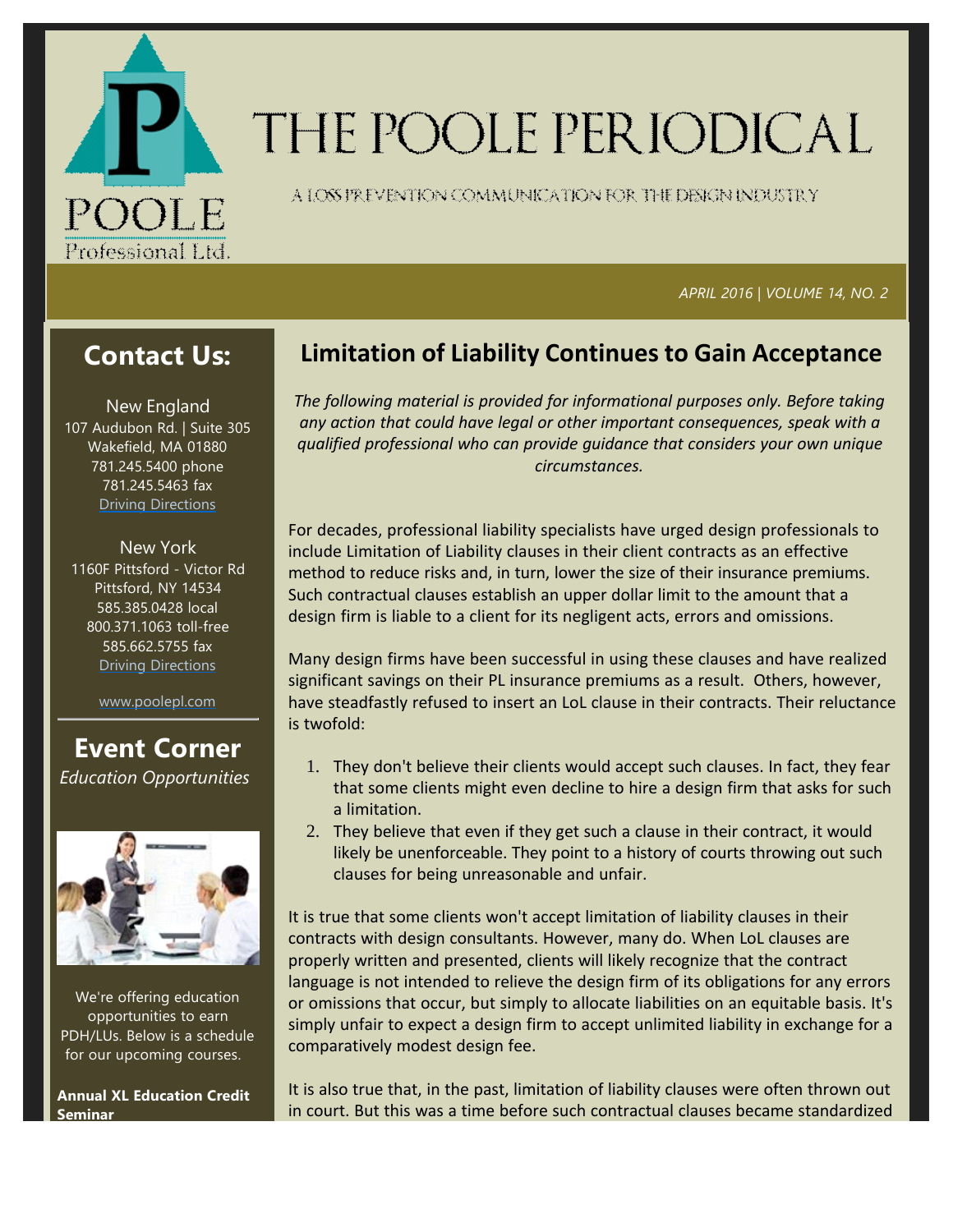Burlington, VT May 5th, 2016 2:00PM ‐ 5:30PM Review a number of topics relating to managing, negotiating, and identifying potential problems in contracts

**Annual Small Firms XL Education Credit Seminar** Burlington, MA May 12th 7:30AM ‐ 10:00AM Review a number of topics relating to contracts and cyber liability coverage.

For more information and to register for any of our educational opportunities, please visit our calendar, here.

# **For Your Information**

- NYSDOT now accepts the Acord Form.

-READ MORE about the recent changes in issuing New York certificates of insurance.

# **Client Kudos**

Cummings Architects was featured in the March issue of This Old House Magazine for restoring an 1895 Victorian.

On Demand Webinars from XL Design Professional



and common place, not only within the A/E/E world, but among service providers and their clients in many, many industries. What's more, clauses were often rejected by courts not because the judge or jury felt the concept of limited liability was unacceptable, but because the specific clause in question was unfair and relieved the service provider of too much

responsibility for their errors or omissions. An LoL clause that limits a design firms liability to a few hundred dollars, for example, is likely unfair to the client. Today, there are reasonable standards for liability limits in place that have resulted from years of experience in contract negotiations and the court cases that have tested these clauses.

## **The Historic Court Cases In Support of LoL**

Anyone who has devoted time researching the history of limitation of liability clauses in the architect and engineering field are likely aware of some of the many court cases that have upheld the viability of LoL. Among them:

- <sup>l</sup> The landmark 1991 *Markborough v. Superior Court* case in California. Here a developer sued a consulting engineer for \$5 million when a liner on a manmade lake failed. The developer challenged an LoL clause that limited the engineer's liability to its total fee, which was \$67,640. A trial court agreed with the engineer, upholding the LoL clause, and an appellate court upheld the trial court's decision.
- <sup>l</sup> *R‐1 Associates, Inc. v. Goldberg‐Zoino & Associates, Inc.* (1996). A developer claimed that an LoL clause it had agreed to was invalid because it was against public policy. The state Superior Court of Massachusetts upheld the clause concluding that the contract "arose out of a private, voluntary transaction in which one party, for consideration, agreed to shoulder a risk which the law would otherwise have placed upon the other party."
- **Workers Compensation Board of British Columbia v. Neale Staniszkis Doll** *Adams Architects* (2004).North of the border, a British Columbia court ruled that an LoL clause between the client and lead architect also applied to subconsultants whose services were included in the scope of services specified in the prime's contract.
- **· Fort Knox Self Storage Inc.v. Western Technologies (2006). An appellate** court in New Mexico upheld an LoL clause limiting a geotech's liability to the greater of the amount of fees or \$50,000, ruling that the clause was distinct from unlawful indemnification and exculpatory clauses.

### **New Rulings Support LoL Too**

The aforementioned four court cases upholding the validity of LoL clauses between designers and their clients are often cited by limitation of liability proponents; but they are all 10‐20 years old. What have been the courts' more current rulings on the matter? Here are a couple of LoL cases that were addressed by the courts over the last couple of years you might not be aware of.

*Saja v. Keystone Trozze, LLC (2013).* In this New York case, an LoL clause in a contract between a homeowner and architect limited the designer's financial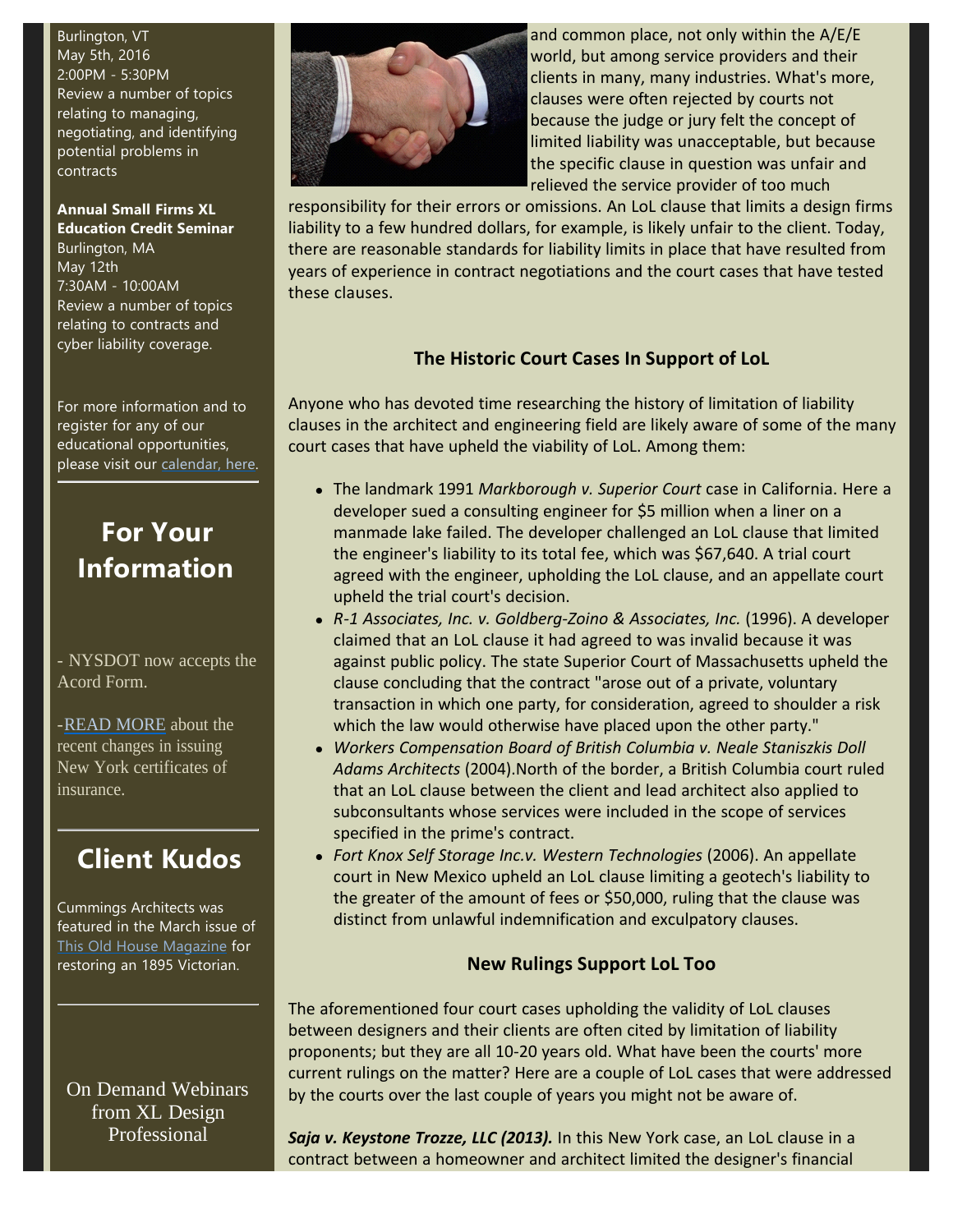

"Managing Scope Creep & **Other Project Changes "Plan** the work, then work the plan."



liability for any and all claims to the amount of total fees for services rendered on the design of a new residence. Unfortunately, the architect's plans resulted in the first floor of the new home being built nearly two feet below the allowable elevation pertaining to the local flood plain. The homeowner claimed that the limitation of liability clause should be struck down due to the "gross negligence" of the architect.

Both the trial court and an appellate court ruled in favor of the architect, upholding the LoL clause. The appellate court noted that the plaintiff failed to establish the "reckless indifference" standard necessary to reach a level of *gross* negligence. The court further clarified that parties to a contract are free to enter into agreements that limit one party's liability as long as that party's errors or omissions do not meet the level of gross negligence.

*SAMS Hotel Group, LLC, v. Environs, Inc. (2013).* In this Indiana case, the client, SAMS, hired the architect, Environs, to design a hotel. The fee for the project was \$70,000 and the contract included an LoL clause that limited the architects liability to "not exceed the amount of the total lump sum fee."

Unfortunately, after construction had commenced it was discovered that the design contained serious flaws regarding the foundation and wall supports ‐‐ so serious that the county building department condemned the nearly completed structure, which eventually had to be demolished. SAMS filed a suit against Environs alleging \$4.2 million in damages and sued for both negligence (a tort claim) and breach of contract.

A federal district court dismissed the negligence claim, filed as a tort claim with the intent to circumvent the LoL clause. The court noted that the economic loss rule applies to construction contracts under Indiana law and thus the architect could not be held liable under a tort theory for purely economic losses. The court did find that Environs was liable under the breach of contract charge, but also found that the LoL clause was enforceable. Thus, the court awarded the plaintiff only \$70,000.

#### **Crafting an LoL Clause that Sticks**

We've now seen that LoL clauses continue to be upheld in court despite attempts by plaintiffs to overturn or circumvent them. Still, these clauses need to be carefully drafted to maximize the chances of being acceptable to a client and then surviving a challenge in the event of a claim. Here are a few tips:

First off, don't reinvent the wheel. The AIA and EJCDC have developed standard form contracts that include limitation of liability clauses coordinated with the rest of their contracts. Many professional liability insurers also offer recommended language. All of these clauses are based on years of experience in developing language that will stand up to client and court challenges.

The core of a good LoL clause will have language that reads something like: *In*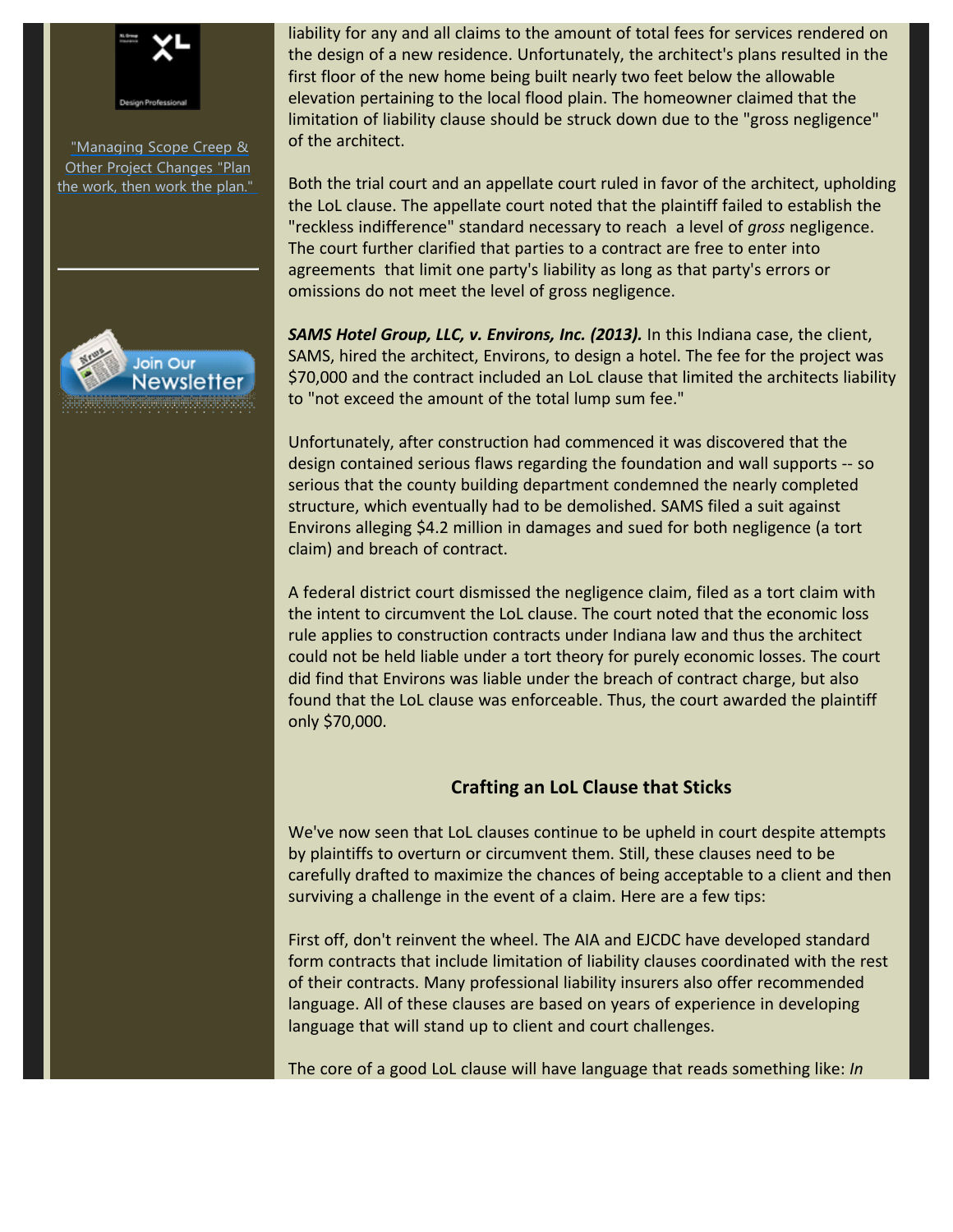*recognition of the relative risks and benefits of the project to both the client and the consultant, risks are allocated such that the client agrees, to the fullest extent permitted by law, to limit the liability of the consultant to the client for any and all claims, losses, costs and damages from any cause or causes.* Of course, you will want to get the advice of your legal counsel to come up with language that best fits your particular situation.

A good LoL clause will clearly spell out in unmistaken clarity the aggregate and total limit of your liability. This limit can be set out as a dollar amount, such as \$50,000 or \$100,000, or it can be tied to your total fee



for the project. One other option is to tie the limit of liability to the available insurance limits of your professional liability policy at the time of settlement or judgment. Regardless of how you and your legal counsel establish the amount, it is generally recommend that you state that this liability limit applies to any and all liability or cause of action however alleged or arising unless otherwise prohibited by law.

Once you and your attorney have developed your LoL language and present it to a client, make efforts to show that this contract clause was fairly negotiated. For example, demonstrate that the client had the option of raising or foregoing this limit in exchange for an equitable adjustment in the designer's fee to compensate for the increased liability risk. Some attorneys suggest that the LoL clause be set apart from surrounding text in the contract by using boldface or highlighted text. Some also suggest that the dollar amount of the liability limit be written by hand and initialed by both parties. This further demonstrates that the client is fully aware of and accepts the negotiated limits.

#### **Many Benefits, Win or Lose**

Obviously, design firms who successfully negotiate LoL clauses in their client contracts stand to benefit financially in the event of a future claim. Not only is their financial liability capped at a reasonable level commensurate with their fee, but clients may be less likely to file a questionable claim in the first place. Knowing their potential recovery is capped, they may be more likely to seek a nonmonetary solution to a perceived design error or reach a mediated settlement instead of heading to the courts.

Plus there's another potential cost savings for design firms who regularly negotiate LoL clauses in their contract. Some insurers offer incentives such as premium reductions for design firms that include LoL clauses in the bulk of their client contracts.

Even if a client eventually says no to an LoL clause the negotiation process can still present sizeable benefits for A/E/E firms. The conversation regarding LoL allows you to judge a potential client's risk management philosophy and introduce the risk‐versus‐reward inequities that design firms face. It may lead you to agree upon other risk management options such as agreements to use alternative dispute resolution in the event of a project upset, or the scheduling of regular communications to address risk management throughout the life of the project. You might even be able to negotiate a wider scope of services and higher fee, in